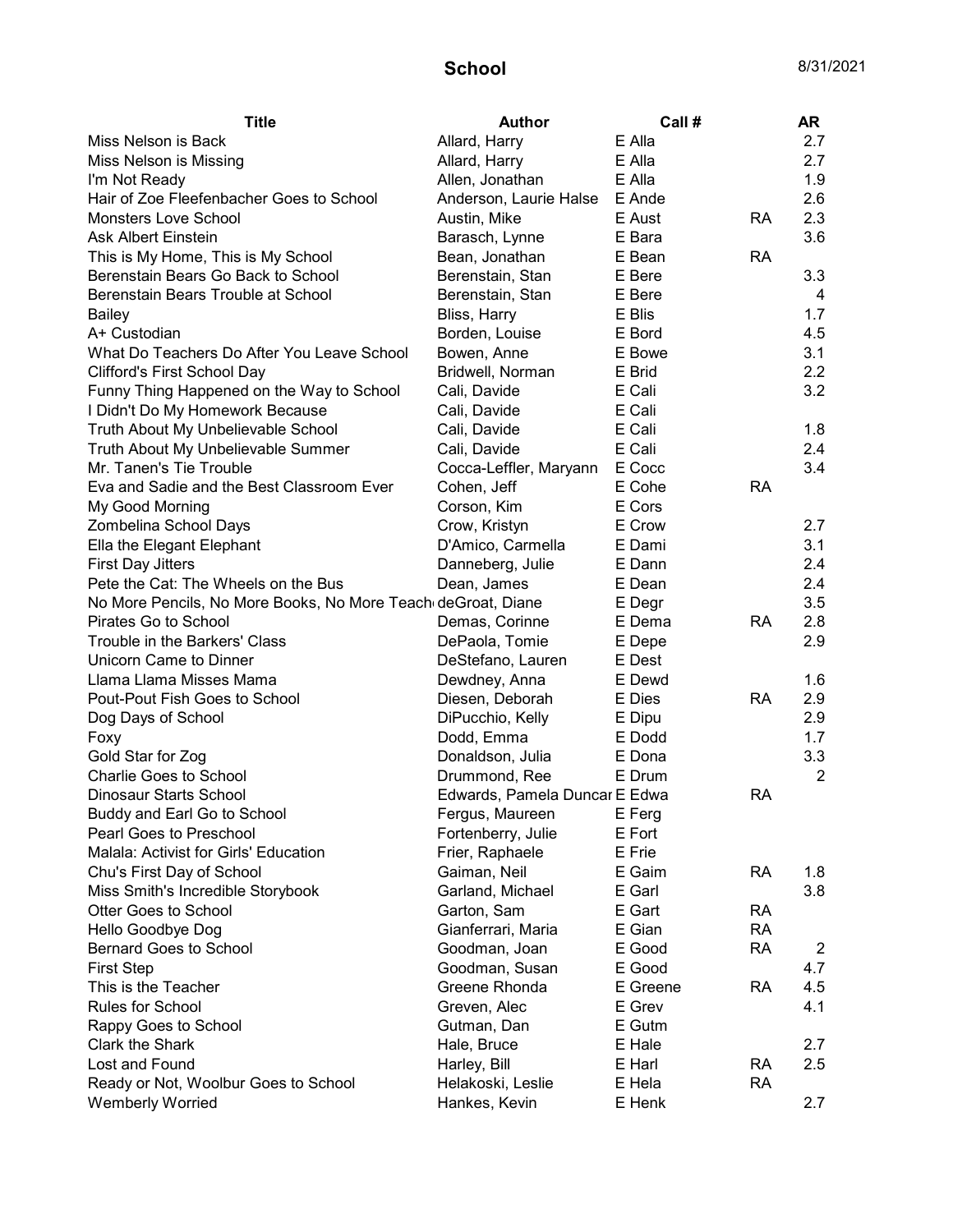| <b>Title</b>                                    | <b>Author</b>       | Call # |           | <b>AR</b> |
|-------------------------------------------------|---------------------|--------|-----------|-----------|
| Lilly's Purple Plastic Purse                    | Henkes, Kevin       | E Henk |           |           |
| We Don't Eat Our Classmates                     | Higgins, Ryan       | E Higg |           |           |
| <b>Steamboat School</b>                         | Hopkinson, Deborah  | E Hopk |           | 4.2       |
| Little Rabbit Goes to School                    | Horse, Harry        | E Hors |           | 2.9       |
| Virgie Goes to School with Us Boys              | Howard, Elizabeth   | E Howa |           | 2.5       |
| Little Hedgehog's Big Day                       | Howarth, Daniel     | E Howa |           |           |
| <b>Oldest Student</b>                           | Hubbard, Rita       | E Hubb |           |           |
| School Lunch                                    | Kelley, True        | E Kell |           | 3.3       |
| Big Bad Wolves at School                        | Krensky, Stephen    | E Kren |           | 2.9       |
| No Frogs in School                              | LaFaye, A.          | E Lafa |           |           |
| Snow Day                                        | Laminack, Lester    | E Lami | <b>RA</b> | 1.8       |
| Running the Road to ABC                         | Lauture, Denize     | E Laut |           | 4.2       |
| Kindergarten Hat                                | Lawler, Janet       | E Lawl |           |           |
| Looking After Louis                             | Ely, Lesley         | E Lesl |           | 2.8       |
| Score One for the Sloths                        | Lester, Helen       | E Lest |           | 3.5       |
| When Kangaroo Goes to School                    | Levitin, Sonia      | E Levi | <b>RA</b> | 3.4       |
| Awful Aardvarks Go to School                    | Lindbergh           | E Lind |           | 2.9       |
| Mahalia Mouse Goes to College                   | Lithgow, John       | E Lith |           | 4.4       |
| Pete the Cat: Rocking in My School Shoes        | Litwin, Eric        | E Litw | <b>RA</b> | 2.2       |
| Mina's First Day of School                      | Liu, Katrina        | E Liu  |           |           |
| <b>Froggy Goes to School</b>                    | London, Jonathan    | E Lond |           | 2.4       |
| Chamelia and the New Kid in Class               | Long, Ethan         | E Long |           | 2.6       |
| Stand Tall, Molly Lou Melon                     | Lovell, Patty       | E Love |           | 3.5       |
| Monstergarten                                   | Mahoney, Daniel     | E Maho |           | 2.1       |
| Lola Knows a Lot                                | McCarthy, Jenna     | E Mcca | <b>RA</b> | 2.5       |
| Countdown to Kindergarten                       | McGhee, Alison      | E Mcgh |           | 2.2       |
| Mrs. McBee Leaves Room 3                        | McLellan, Gretchen  | E Mcle |           |           |
| I'm Smart                                       | McMullan, Kate      | E Mcmu |           |           |
| Freckleface Strawberry and the Really Big Voice | Moore, Julianna     | E Moor |           | 2.8       |
| Freckleface Strawberry Backpacks                | Moore, Julianna     | E Moor |           |           |
| Listen to the Wind                              | Mortenson, Greg     | E Mort |           | 4.6       |
| Teacher Like You                                | Murphy, Frank       | E Murp |           |           |
| Lizzie and the Last Day of School               | Noble, Trinka Hakes | E Nobl |           | 3.4       |
| Orange Shoes                                    | Noble, Trinka Hakes | E Nobl |           | 4.9       |
| Straight to the Pole                            | O'Malley, Kevin     | E Omal |           | 0.9       |
| Recess Queen                                    | O'Neill, Alexis     | E Onei |           | 3         |
| Sumi's First Day of School Ever                 | Pak, Soyung         | E Pak  |           | 2.7       |
| Amelia Bedelia's First Day of School            | Parish, Herman      | E Pari | <b>RA</b> | 2.2       |
| Amelia Bedelia's First Field Trip               | Parish, Herman      | E Pari | <b>RA</b> | 3.1       |
| Twig                                            | Parker, Aura        | E Park |           |           |
| All are Welcome                                 | Penfold, Alexandra  | E Penf |           |           |
| <b>Kissing Hand</b>                             | Penn, Audrey        | E Penn |           | 2.7       |
| Dotty                                           | Perl, Erica         | E Perl |           | 2.7       |
| Pajama Day                                      | Plourde, Lynn       | E Plou |           | 3.7       |
| School Picture Day                              | Plourde, Lynn       | E Plou |           | 3.8       |
| You're Wearing That to School?                  | Plourde, Lynn       | E Plou | <b>RA</b> | 2.1       |
| A from Miss Keller                              | Polacco, Patricia   | E Pola |           | 4.2       |
| Art of Miss Chew                                | Polacco, Patricia   | E Pola |           | 3.6       |
| Junkyard Wonders                                | Polacco, Patricia   | E Pola |           | 4         |
| Mr. Lincoln's Way                               | Polacco, Patricia   | E Pola |           | 3.7       |
| Thank-you, Mr. Falker                           | Polacco, Patricia   | E Pola |           |           |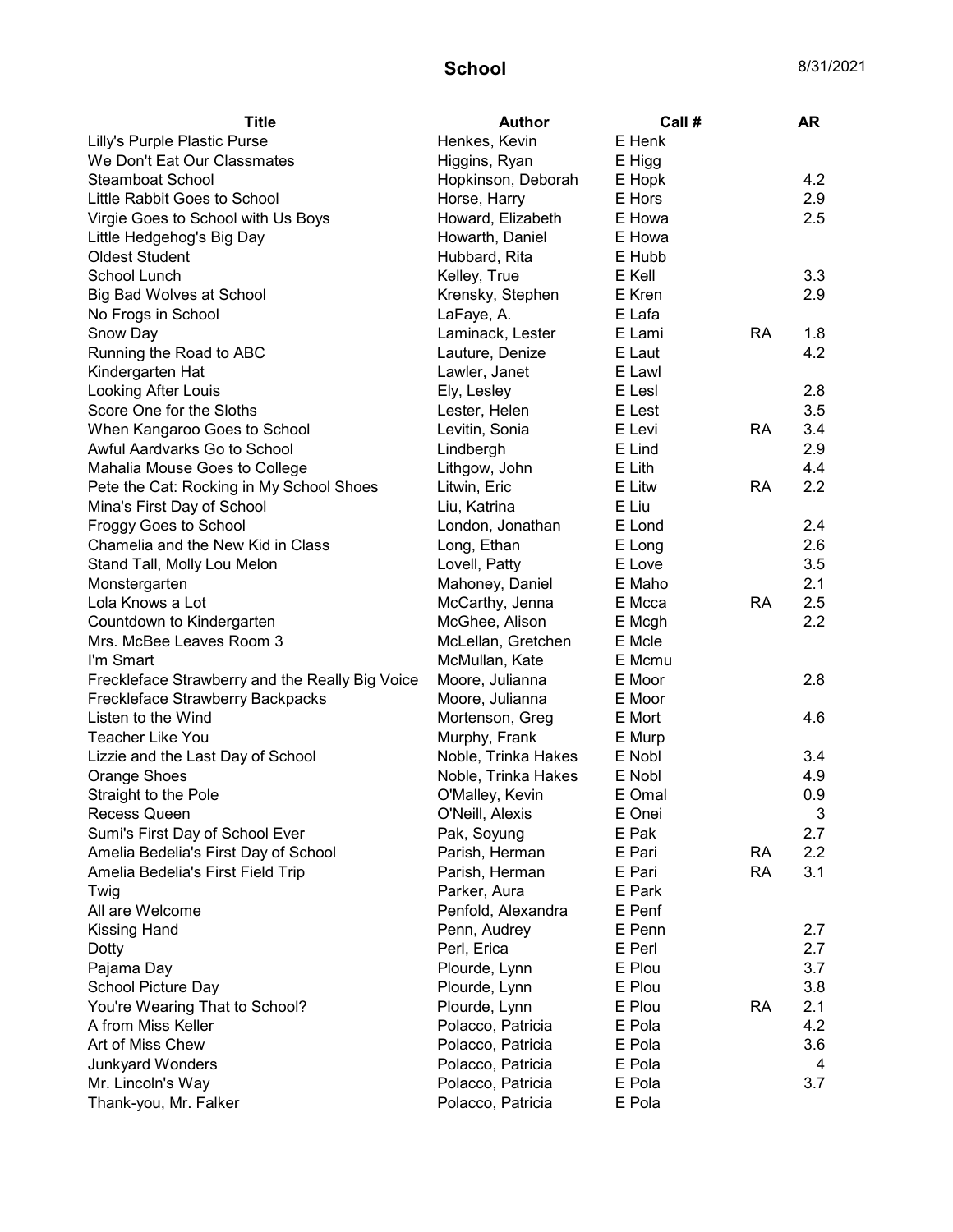| <b>Title</b>                                                     | <b>Author</b>       | Call#   |           | <b>AR</b> |
|------------------------------------------------------------------|---------------------|---------|-----------|-----------|
| Year I Didn't Go to School                                       | Potter, Giselle     | E Pott  |           | 4.5       |
| All Welcome Here                                                 | Preller, James      | E Prel  |           |           |
| Louise the Big Cheese and the Back to School Sm Primavera, Elise |                     | E Prim  | <b>RA</b> | 3.6       |
| Author Day for Room 3T                                           | Pulver, Robin       | E Pulv  |           | 3.5       |
| On the First Day of Kindergarten                                 | Rabe, Tish          | E Rabe  |           |           |
| Amanda Panda Quits Kindergarten                                  | Ransom, Candice     | E Rans  | <b>RA</b> |           |
| School's First Day of School                                     | Rex, Adam           | E Rex   | <b>RA</b> |           |
| Curious George's First Day of School                             | Rey, H. A.          | E Rey   |           | 2.6       |
| Rescuing Mrs. Birdley                                            | Reynolds, Aaron     | E Reyn  | <b>RA</b> |           |
| Superhero School                                                 | Reynolds, Aaron     | E Reyn  |           | 3.8       |
| Superhero School                                                 | Robberecht, Thierry | E Robb  |           |           |
| Pirates Don't Go to Kindergarten                                 | Robinson, Lisa      | E Robi  |           |           |
| Welcome to Kindergarten                                          | Rockwell, Anne      | E Rock  |           | 3         |
| Choo-Choo School                                                 | Rosenthal, Amy      | E Rose  |           |           |
| Little School Bus                                                | Roth, Carol         | E Roth  |           | 2.6       |
| Little Lola                                                      | Saab, Julie         | E Saab  |           | 1.3       |
| Ruby Rose Off to School She Goes                                 | Sanders, Rob        | E Sand  |           |           |
| Ginny Louise and the School Showdown                             | Sauer, Tammi        | E Saue  |           | 2.7       |
| Oliver and His Alligator                                         | Schmid, Paul        | E Schm  | <b>RA</b> | 1.7       |
| Splat and the Cool School Trip                                   | Scotton, Rob        | E Scot  |           | 2.1       |
| Mommy in My Pocket                                               | Senderak, Carol     | E Send  |           | 2.3       |
| Dinosaur Vs. School                                              | Shea, Bob           | E Shea  | <b>RA</b> |           |
| Secret Science Project that Almost Ate the School Sierra, Judy   |                     | E Sier  | <b>RA</b> | 3.4       |
| There's a Zoo in Room 22                                         | Sierra, Judy        | E Sier  |           | 3.2       |
| <b>Rotten Teeth</b>                                              | Simms, Laura        | E Simm  |           | 4         |
| Don't Say Ain't                                                  | Smalls, Irene       | E Smal  |           | 3.6       |
| Principal from the Black Lagoon                                  | Thaler, Mike        | E Thal  |           | 2.4       |
| School Nurse from the Black Lagoon                               | Thaler, Mike        | E Thal  |           | 3.1       |
| Teacher from the Black Lagoon                                    | Thaler, Mike        | E Thal  |           | 2.4       |
| Mouse's First Day of School                                      | Thompson, Lauren    | E Thom  |           | 1.5       |
| What the Dinosaurs Did at School                                 | Tuma, Refe          | E Tuma  | <b>RA</b> |           |
| Here Comes Teacher Cat                                           | Underwood, Deborah  | E Unde  |           |           |
| Super Saurus Saves Kindergarten                                  | Underwood, Deborah  | E Unde  | <b>RA</b> | 3.1       |
| <b>Homework Trouble</b>                                          | Vail, Rachel        | E Vail  |           | 3.2       |
| If I Built a School                                              | Van Dusen, Chris    | E Vand  | RA        | 3.4       |
| Maria Montessori                                                 | Vegara, Isabel      | E Vega  |           |           |
| Goose Goes to School                                             | Wall, Laura         | E Wall  | RA        |           |
| Timothy's Tales from Hilltop School                              | Wells, Rosemary     | E Well  |           | 3.4       |
| Pigeon HAS to Go to School                                       | Willems, Mo         | E Will  | <b>RA</b> | 1.5       |
| George Hogglesberry, Grade School Alien                          | Wilson, Sarah       | E Wils  |           | 2.9       |
| My Teacher for President                                         | Winters, Kay        | E Wint  |           | 1.8       |
| What Teachers Can't Do                                           | Wood, Douglas       | E Wood  |           | 2.1       |
| My New Teacher and Me                                            | Yankovic, Al        | E Yank  |           | 3.5       |
| Crow Boy                                                         | Yashima, Taro       | E Yash  |           | 3.9       |
| How Do Dinosaurs Go to School?                                   | Yolen, Jane         | E Yole  |           | 1.9       |
| Play Day School Day                                              | Yuly, Toni          | E Yuly  |           |           |
| Ms. McCaw Learns to Draw                                         | Zemach, Kaethe      | E Zema  | <b>RA</b> | 3.8       |
| Going to School in India                                         | Heydlauff, Lisa     | J 370   |           | 6         |
| My School in the Rain Forest                                     | Ruurs, Margriet     | J 371   |           |           |
| How to Do Homework Without Throwing Up                           | Romain, Trevor      | J371.3  |           |           |
| <b>Learning Disabilities</b>                                     | Girod, Christina    | J 371.9 |           | 10        |
|                                                                  |                     |         |           |           |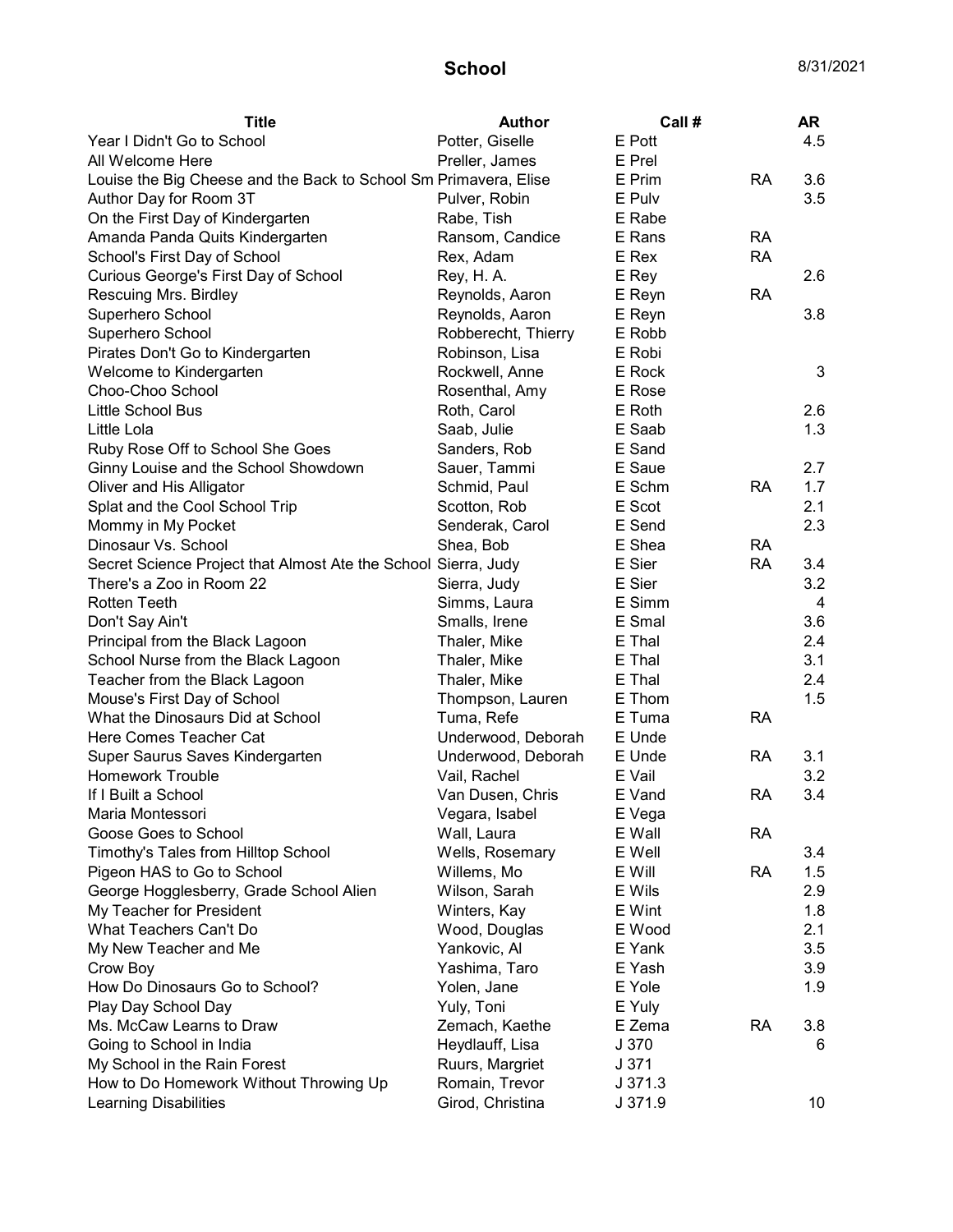| <b>Title</b>                                                  | <b>Author</b>          | Call#                 | <b>AR</b> |
|---------------------------------------------------------------|------------------------|-----------------------|-----------|
| Smart Girl's Guide to Starting Middle School                  | Williams, Julie        | J.373.1               |           |
| Manners in the Classroom                                      | DeGezelle, Terri       | J 395                 | 2.9       |
| I Know an Old Teacher                                         | Bowen, Anne            | J 398.2               | 2.4       |
| There Was an Old Lady Who Swallowed Some Bo Colandro, Lucille |                        | J 398.2               | 2.8       |
| Gingerbread Man and the Leprechaun Loose at Sc Murray, Laura  |                        | J 398.2               | 3.2       |
| <b>Smelly Locker</b>                                          | Katz, Alan             | J 782.42              |           |
| Goof who invented Homework: and Other School r Dakos, Kalli   |                        | J 811.54              |           |
| Almost Late to School: and More School Poems                  | Shields, Carol         | J 811.54              | 3.8       |
| School Jokes                                                  | Moore, Hugh            | J 818                 |           |
| Classroom Zone                                                | Chmielewski, Gary      | J 818.54              |           |
| Through My Eyes                                               | Bridges, Ruby          | J B Bridges           | 5.9       |
| Malala Yousafzai                                              | Doeden, Matt           | J B Yousafzai         | 5.3       |
| Life According to Og the Frog                                 | Birney, Betty          | J Fantasy Birn 1      |           |
| Bad Kitty: School Daze                                        | Bruel, Nick            | J Fantasy Brue        | 3.3       |
| School for Good and Evil                                      | Chainani, Soman        | J Fantasy Chai 1      | 5.3       |
| Pippi Goes to School                                          | Lindgren, Astrid       | J Fantasy Lind        | 4.6       |
| New Kid at School                                             | McMullan, Kate         | J Fantasy Mcmu 1      | 3.3       |
| School's Out Forever                                          | McMullan, Kate         | J Fantasy Mcmu 20     | 3.7       |
| Teacher's Pet                                                 | Meddaugh, Susan        | J Fantasy Medd        | 3.1       |
| Sideways Stories from Wayside School                          | Sachar, Louis          | J Fantasy Sach        | 3.3       |
| Big Nate: Mr. Popularity                                      | Peirce, Lincoln        | J GN Big              | 2.9       |
| <b>Brave</b>                                                  | Chmakova, Svetlana     | J GN Chma             | 2.8       |
| Crush                                                         | Chmakova, Svetlana     | J GN Chma             |           |
| Lunch Lady and the League of Librarians                       | Krosoczka, Jarrett     | J GN Lunc 2           | 2.2       |
| Lunch Lady and the Author Visit Vendetta                      | Krosoczka, Jarrett     | J GN Lunc 3           | 2.3       |
| Samantha Learns a Lesson                                      | Adler, Susan           | J History Amer Sama   | 4.3       |
| Secret Life of a Boarding School Brat                         | Gordon, Amy            | J History Gord        | 4.5       |
| <b>Teacher's Funeral</b>                                      | Peck, Richard          | J History Peck        | 4.7       |
| Isadora Moon Goes to School                                   | Muncaster, Harriet     | J Horror Munc 1       | 3.6       |
| School of Fear                                                | Daneshevari, Gitty     | J Mystery Dane 1      | 6.2       |
| <b>Class is Not Dismissed</b>                                 | Daneshevari, Gitty     | J Mystery Dane 2      | 6         |
| <b>Final Exam</b>                                             | Daneshvari, Gitty      | J Mystery Dane 3      | 6.4       |
| Teacher's Pet                                                 | Anderson, Laurie Halse | J Reality Ande 7      | 3.9       |
| School. Hasn't This Gone on Long Enough?                      | Benton, Jim            | J Reality Bent 1      | 5.4       |
| Berenstain Bears and the Dress Code                           | Berenstain, Stan       | J Reality Bere        | 4.2       |
| World According to Humphrey                                   | Birney, Betty          | J Reality Birn        | 4.2       |
| School Days According to Humphrey                             | Birney, Betty          | J Reality Birn 7      | 4.1       |
| Mysteries According to Humphrey                               | Birney, Betty          | J Reality Birn 8      | 3.8       |
| Because of Mr. Terupt                                         | Buyea, Rob             | J Reality Buye        | 3.7       |
| Perfect Score                                                 | Buyea, Rob             | J Reality Buye        |           |
| Lunch Money                                                   | Clements, Andrew       | J Reality Clem        | 5.2       |
| <b>Report Card</b>                                            | Clements, Andrew       | J Reality Clem        | 4.9       |
| School Story                                                  | Clements, Andrew       | J Reality Clem        | 5.2       |
| <b>Happy Kid</b>                                              | Gauthier, Gail         | J Reality Gaut        | 4.9       |
| Charlie Joe Jackson's Guide to Extra Credit                   | Greenwald, Tommy       | J Reality Gree 2      | 4.3       |
| My Weird School series                                        | Gutman, Dan            | J Reality Gutm        |           |
| <b>B</b> is for Betsy                                         | Haywood, Carolyn       | J Reality Hayw Bets 1 | 4.3       |
| Back to School with Betsy                                     | Haywood, Carolyn       | J Reality Hayw Bets 3 |           |
| School for Cool                                               | Kain, P.G.             | J Reality Kain        |           |
| One Hundredth Day of School                                   | Klein, Abby            | J Reality Klei 13     | 3         |
| King of Show-and-Tell                                         | Klein, Abby            | J Reality Klei 2      | 3.1       |
|                                                               |                        |                       |           |